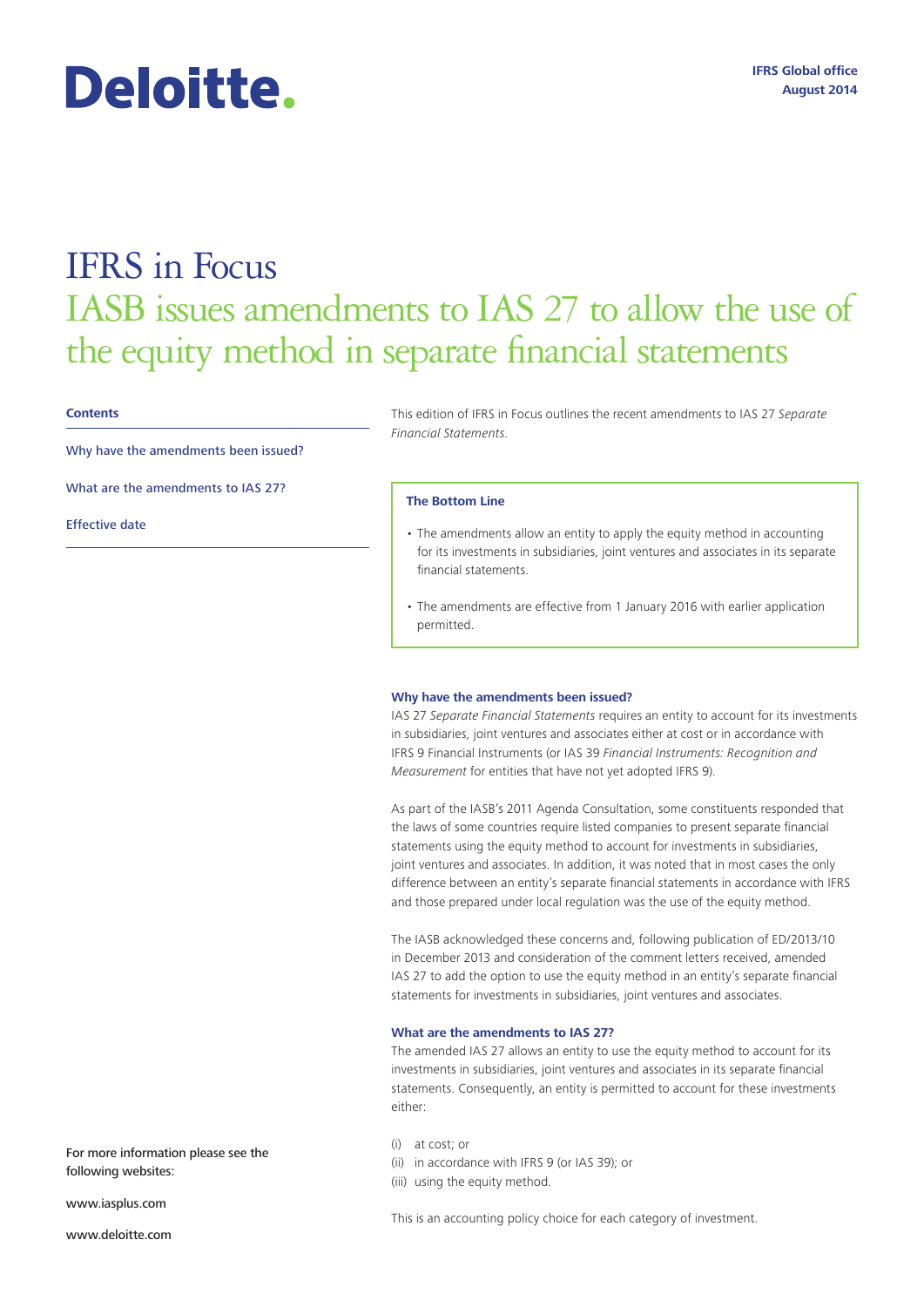### Observation

Separate financial statements are not required by IFRSs. In general, separate financial statements are required by local regulation or other financial statements users.

The amendments also clarify that when a parent entity ceases to be an investment entity, it should account for an investment in a subsidiary either at cost, using the equity method or in accordance with IFRS 9.

The effect of this change will be recognised at the date the entity changes its status and the fair value of the subsidiary at that date will be the deemed consideration for the purposes of accounting for that investment.

In addition, the IASB added consequential amendments to:

- IAS 28 *Investments in Associates and Joint Ventures*: The consequential amendments were added to avoid potential conflict with IFRS 10 *Consolidated Financial Statements*. The amendments clarify paragraph 25 such that when an entity's ownership interest in an associate or joint venture reduces, the entity is only required to reclassify to profit or loss the proportion of the gain or loss previously recognised in other comprehensive income relating to that reduction in ownership interest when the investment continues to be classified as an associate or joint venture.
- IFRS 1 *First-time Adoption of International Financial Reporting Standards*: The consequential amendments require a first-time adopter that accounts for its investments in subsidiaries, joint ventures or associates using the equity method in its separate financial statements to apply the exemption for past business combinations to the acquisition of those investments. In addition, an entity that becomes a first-time adopter for its separate financial statements earlier than for its consolidated financial statements should apply paragraph D16 of IFRS 1 if it becomes a first-time adopter later than its parent, or paragraph D17 of IFRS 1 if it becomes a fist-time adopter later than its subsidiary.

#### **Effective date**

The amendments apply retrospectively to annual periods beginning on or after 1 January 2016. Earlier application is permitted.

#### **Observation**

The IASB considered that an entity would not need to perform any additional procedures when applying the equity method in its separate financial statements because it would be able to use the information from its consolidated financial statements (i.e. the information from consolidating the entity's subsidiaries under IFRS 10 and from applying the equity method to associates and joint ventures under IAS 28). Accordingly, the IASB decided not to provide any transitional reliefs.

The IASB acknowledged in the Basis for Conclusions of the amendments that there could be situations where applying the equity method to investments in subsidiaries in separate financial statements would give a different result as compared to the consolidated financial statements. The IASB decided not to add additional guidance to address these potential differences because that would have required additional research and been outside the scope of this narrow scope project.